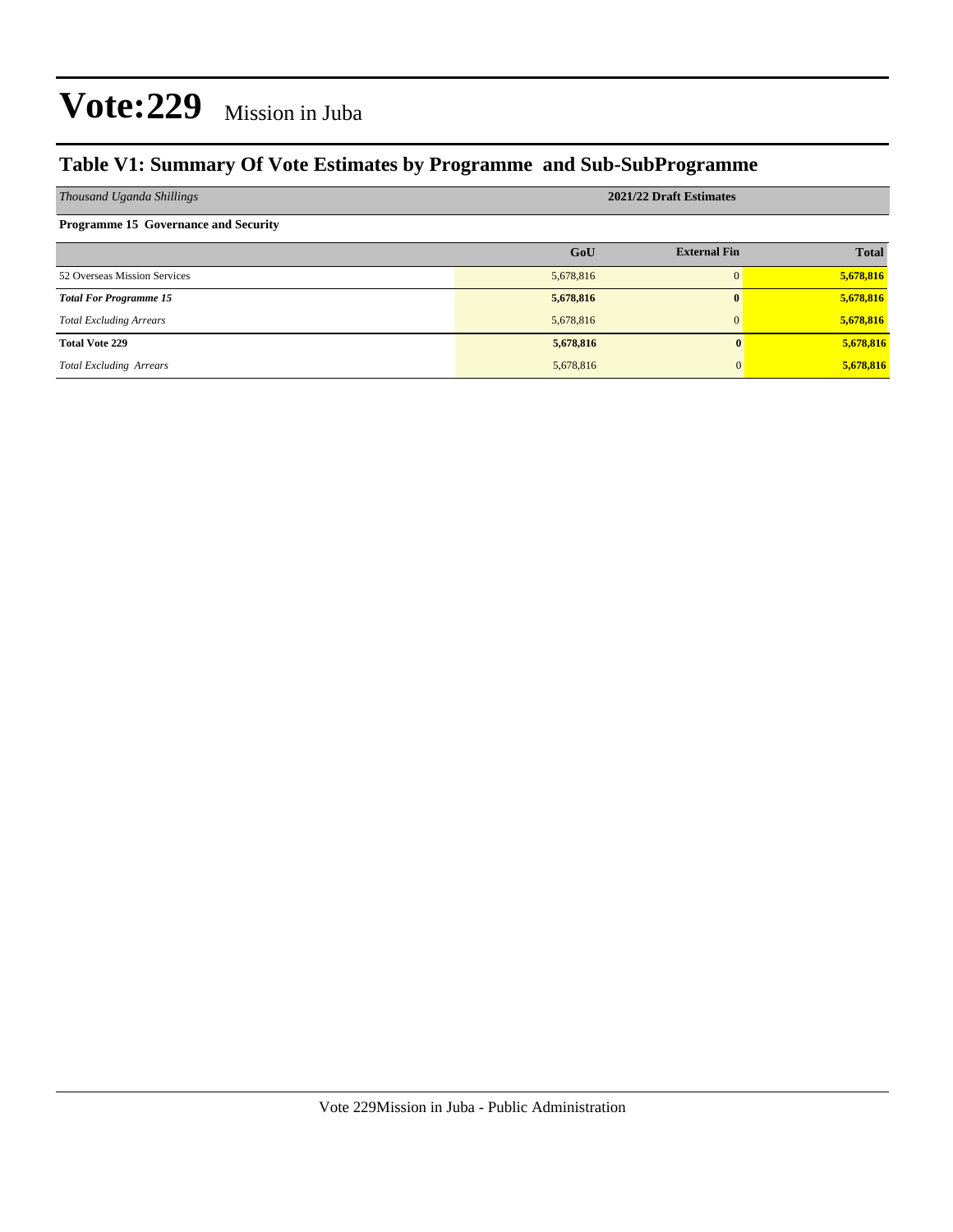### **Table V2: Summary Of Vote Estimates by Sub-SubProgramme,Department and Project**

| Thousand Uganda Shillings                                                 | 2021/22 Draft Estimates<br>2020/21 Approved Budget |                     |                  |              |             |                               |              |
|---------------------------------------------------------------------------|----------------------------------------------------|---------------------|------------------|--------------|-------------|-------------------------------|--------------|
| <b>Sub-SubProgramme 52 Overseas Mission Services</b>                      |                                                    |                     |                  |              |             |                               |              |
| <b>Recurrent Budget Estimates</b>                                         | <b>Wage</b>                                        | <b>Non-Wage</b>     | <b>AIA</b>       | <b>Total</b> | <b>Wage</b> | <b>Non-Wage</b>               | <b>Total</b> |
| 01 Headquarters Juba                                                      | 423,024                                            | 4,255,792           | $\mathbf{0}$     | 4,678,816    | 423,024     | 4,255,792                     | 4,678,816    |
| <b>Total Recurrent Budget Estimates for Sub-</b><br><b>SubProgramme</b>   | 423,024                                            | 4,255,792           | $\bf{0}$         | 4,678,816    | 423,024     | 4,255,792                     | 4,678,816    |
| Development Budget Estimates                                              | <b>GoU Dev't</b>                                   | <b>External Fin</b> | <b>AIA</b>       | <b>Total</b> |             | <b>GoU Dev't External Fin</b> | <b>Total</b> |
| 0976 Strengthening Mission in Juba                                        | 9,081,000                                          | $\mathbf{0}$        | $\boldsymbol{0}$ | 9,081,000    | $\Omega$    | $\mathbf{0}$                  | $\mathbf{0}$ |
| 1711 Retooling of Mission in Juba                                         | $\mathbf{0}$                                       | $\mathbf{0}$        | $\mathbf{0}$     | $\bf{0}$     | 1,000,000   | $\Omega$                      | 1,000,000    |
| <b>Total Development Budget Estimates for Sub-</b><br><b>SubProgramme</b> | 9,081,000                                          | $\bf{0}$            | $\bf{0}$         | 9,081,000    | 1,000,000   | $\mathbf{0}$                  | 1,000,000    |
|                                                                           | GoU                                                | <b>External Fin</b> | <b>AIA</b>       | <b>Total</b> | GoU         | <b>External Fin</b>           | <b>Total</b> |
| <b>Total For Sub-SubProgramme 52</b>                                      | 13,759,816                                         | $\bf{0}$            | $\bf{0}$         | 13,759,816   | 5,678,816   | $\bf{0}$                      | 5,678,816    |
| <b>Total Excluding Arrears</b>                                            | 13,759,816                                         | 0                   | $\mathbf{0}$     | 13,759,816   | 5,678,816   | $\overline{0}$                | 5,678,816    |
| <b>Total Vote 229</b>                                                     | 13,759,816                                         | $\bf{0}$            | $\bf{0}$         | 13,759,816   | 5,678,816   | $\bf{0}$                      | 5,678,816    |
| <b>Total Excluding Arrears</b>                                            | 13,759,816                                         | $\mathbf{0}$        | $\mathbf{0}$     | 13,759,816   | 5,678,816   | $\mathbf{0}$                  | 5,678,816    |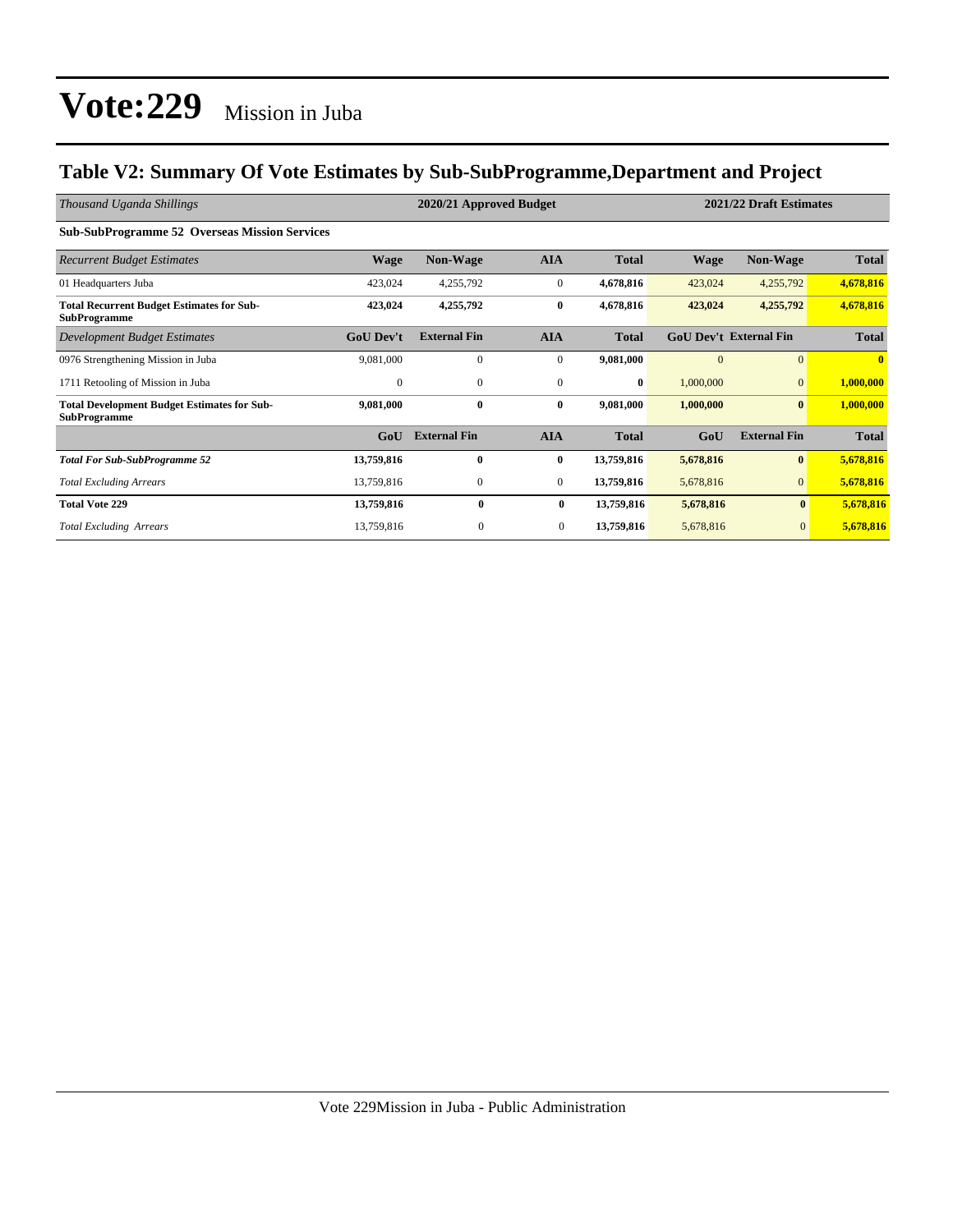### **Table V3: Summary Vote Estimates by Item**

| Thousand Uganda Shillings                                 |            | 2020/21 Approved Budget |              |              | 2021/22 Draft Estimates |                     |                         |  |
|-----------------------------------------------------------|------------|-------------------------|--------------|--------------|-------------------------|---------------------|-------------------------|--|
|                                                           | GoU        | <b>External Fin</b>     | AIA          | <b>Total</b> | GoU                     | <b>External Fin</b> | <b>Total</b>            |  |
| <b>Employees, Goods and Services (Outputs Provided)</b>   | 4,678,816  | $\bf{0}$                | $\bf{0}$     | 4,678,816    | 4,678,816               | $\bf{0}$            | 4,678,816               |  |
| 211103 Allowances (Inc. Casuals, Temporary)               | 1,588,726  | $\bf{0}$                | $\bf{0}$     | 1,588,726    | 1,561,638               | $\bf{0}$            | 1,561,638               |  |
| 211105 Missions staff salaries                            | 423,024    | $\bf{0}$                | $\bf{0}$     | 423,024      | 423,024                 | $\bf{0}$            | 423,024                 |  |
| 213001 Medical expenses (To employees)                    | 80,000     | $\bf{0}$                | $\bf{0}$     | 80,000       | 97,000                  | $\mathbf{0}$        | 97,000                  |  |
| 213002 Incapacity, death benefits and funeral expenses    | 5,000      | $\bf{0}$                | $\bf{0}$     | 5,000        | 5,000                   | $\bf{0}$            | 5,000                   |  |
| 221001 Advertising and Public Relations                   | 10,000     | $\bf{0}$                | $\bf{0}$     | 10,000       | 10,000                  | $\bf{0}$            | 10,000                  |  |
| 221002 Workshops and Seminars                             | 10,000     | $\bf{0}$                | $\bf{0}$     | 10,000       | 20,000                  | $\bf{0}$            | 20,000                  |  |
| 221007 Books, Periodicals & Newspapers                    | 10,000     | $\bf{0}$                | $\bf{0}$     | 10,000       | 10,000                  | $\bf{0}$            | 10,000                  |  |
| 221009 Welfare and Entertainment                          | 76,000     | $\bf{0}$                | $\bf{0}$     | 76,000       | 55,000                  | $\bf{0}$            | 55,000                  |  |
| 221011 Printing, Stationery, Photocopying and Binding     | 25,000     | $\bf{0}$                | $\bf{0}$     | 25,000       | 30,000                  | $\bf{0}$            | 30,000                  |  |
| 221014 Bank Charges and other Bank related costs          | 10,000     | $\bf{0}$                | $\bf{0}$     | 10,000       | 5,000                   | $\bf{0}$            | 5,000                   |  |
| 222001 Telecommunications                                 | 25,000     | $\bf{0}$                | $\bf{0}$     | 25,000       | 40,000                  | $\bf{0}$            | 40,000                  |  |
| 222002 Postage and Courier                                | 10,000     | $\bf{0}$                | $\bf{0}$     | 10,000       | 4,000                   | $\bf{0}$            | 4,000                   |  |
| 222003 Information and communications technology<br>(ICT) | 50,000     | $\bf{0}$                | $\bf{0}$     | 50,000       | 70,000                  | $\bf{0}$            | 70,000                  |  |
| 223003 Rent – (Produced Assets) to private entities       | 1,721,456  | $\bf{0}$                | $\bf{0}$     | 1,721,456    | 1,670,754               | $\bf{0}$            | 1,670,754               |  |
| 223004 Guard and Security services                        | 90,000     | $\bf{0}$                | $\bf{0}$     | 90,000       | 90,000                  | $\bf{0}$            | 90,000                  |  |
| 223005 Electricity                                        | 119,562    | $\bf{0}$                | $\bf{0}$     | 119,562      | 100,400                 | $\bf{0}$            | 100,400                 |  |
| 223006 Water                                              | 56,434     | $\bf{0}$                | $\bf{0}$     | 56,434       | 40,000                  | $\bf{0}$            | 40,000                  |  |
| 224004 Cleaning and Sanitation                            | 21,864     | $\bf{0}$                | $\bf{0}$     | 21,864       | 22,000                  | $\bf{0}$            | 22,000                  |  |
| 226001 Insurances                                         | 30,000     | $\bf{0}$                | $\bf{0}$     | 30,000       | 40,000                  | $\bf{0}$            | 40,000                  |  |
| 227001 Travel inland                                      | 20,000     | $\bf{0}$                | $\bf{0}$     | 20,000       | 75,000                  | $\bf{0}$            | 75,000                  |  |
| 227002 Travel abroad                                      | 165,000    | $\bf{0}$                | $\bf{0}$     | 165,000      | 140,000                 | $\bf{0}$            | 140,000                 |  |
| 227003 Carriage, Haulage, Freight and transport hire      | 10,312     | $\bf{0}$                | $\bf{0}$     | 10,312       | 10,000                  | $\bf{0}$            | 10,000                  |  |
| 227004 Fuel, Lubricants and Oils                          | 71,438     | $\bf{0}$                | $\bf{0}$     | 71,438       | 130,000                 | $\bf{0}$            | 130,000                 |  |
| 228002 Maintenance - Vehicles                             | 30,000     | $\bf{0}$                | $\bf{0}$     | 30,000       | 30,000                  | $\bf{0}$            | 30,000                  |  |
| 228003 Maintenance - Machinery, Equipment &<br>Furniture  | 20,000     | $\bf{0}$                | $\bf{0}$     | 20,000       | $\bf{0}$                | $\bf{0}$            | $\overline{\mathbf{0}}$ |  |
| <b>Investment (Capital Purchases)</b>                     | 9,081,000  | $\bf{0}$                | $\bf{0}$     | 9,081,000    | 1,000,000               | $\bf{0}$            | 1,000,000               |  |
| 312101 Non-Residential Buildings                          | 9,081,000  | $\bf{0}$                | $\bf{0}$     | 9,081,000    | 1,000,000               | $\bf{0}$            | 1,000,000               |  |
| <b>Grand Total Vote 229</b>                               | 13,759,816 | $\bf{0}$                | $\bf{0}$     | 13,759,816   | 5,678,816               | $\bf{0}$            | 5,678,816               |  |
| <b>Total Excluding Arrears</b>                            | 13,759,816 | $\boldsymbol{0}$        | $\mathbf{0}$ | 13,759,816   | 5,678,816               | $\overline{0}$      | 5,678,816               |  |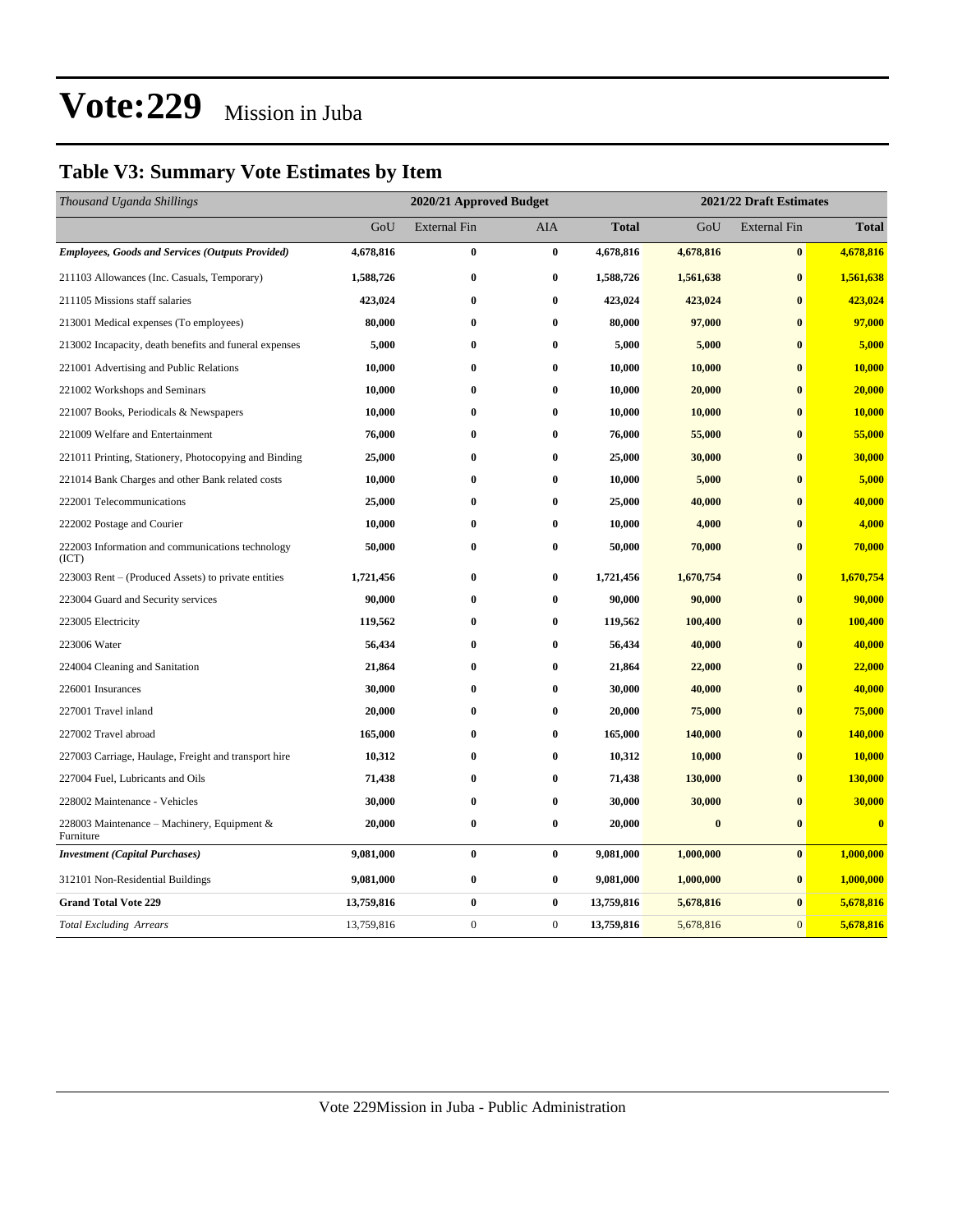### **Table V4: Detailed Estimates by Sub-SubProgramme, Department,Project and Output and Item**

*Sub-SubProgrammme 52 Overseas Mission Services*

*Recurrent Budget Estimates*

#### **Department 01 Headquarters Juba**

| Thousand Uganda Shillings                              |                  | 2020/21 Approved Budget |                  |              | 2021/22 Draft Estimates |                |                         |
|--------------------------------------------------------|------------------|-------------------------|------------------|--------------|-------------------------|----------------|-------------------------|
| <b>Outputs Provided</b>                                | Wage             | Non Wage                | AIA              | <b>Total</b> | Wage                    | Non Wage       | <b>Total</b>            |
| <b>Budget Output 165201 Cooperation frameworks</b>     |                  |                         |                  |              |                         |                |                         |
| 211103 Allowances (Inc. Casuals, Temporary)            | $\boldsymbol{0}$ | 1,183,159               | $\mathbf{0}$     | 1,183,159    | $\mathbf{0}$            | 1,283,159      | 1,283,159               |
| 211105 Missions staff salaries                         | 423,024          | $\boldsymbol{0}$        | $\mathbf{0}$     | 423,024      | 423,024                 | $\mathbf{0}$   | 423,024                 |
| 213001 Medical expenses (To employees)                 | $\overline{0}$   | 80,000                  | $\mathbf{0}$     | 80,000       | $\mathbf{0}$            | 92,000         | 92,000                  |
| 213002 Incapacity, death benefits and funeral expenses | $\boldsymbol{0}$ | 5,000                   | $\mathbf{0}$     | 5,000        | $\mathbf{0}$            | 5,000          | 5,000                   |
| 221001 Advertising and Public Relations                | $\mathbf{0}$     | 10,000                  | $\overline{0}$   | 10,000       | $\boldsymbol{0}$        | 10,000         | 10,000                  |
| 221007 Books, Periodicals & Newspapers                 | $\boldsymbol{0}$ | 10,000                  | $\boldsymbol{0}$ | 10,000       | $\mathbf{0}$            | 10,000         | 10,000                  |
| 221009 Welfare and Entertainment                       | $\boldsymbol{0}$ | 76,000                  | $\mathbf{0}$     | 76,000       | $\mathbf{0}$            | 40,000         | 40,000                  |
| 221011 Printing, Stationery, Photocopying and Binding  | $\mathbf{0}$     | 25,000                  | $\boldsymbol{0}$ | 25,000       | $\boldsymbol{0}$        | 25,000         | 25,000                  |
| 221014 Bank Charges and other Bank related costs       | $\boldsymbol{0}$ | 10,000                  | $\mathbf 0$      | 10,000       | $\mathbf{0}$            | 5,000          | 5,000                   |
| 222001 Telecommunications                              | $\boldsymbol{0}$ | 25,000                  | $\mathbf{0}$     | 25,000       | $\boldsymbol{0}$        | 30,000         | 30,000                  |
| 222002 Postage and Courier                             | $\boldsymbol{0}$ | 10,000                  | $\boldsymbol{0}$ | 10,000       | $\boldsymbol{0}$        | 4,000          | 4,000                   |
| 222003 Information and communications technology (ICT) | $\boldsymbol{0}$ | 50,000                  | $\mathbf{0}$     | 50,000       | $\mathbf{0}$            | 50,000         | 50,000                  |
| 223003 Rent – (Produced Assets) to private entities    | $\boldsymbol{0}$ | 1,592,876               | $\boldsymbol{0}$ | 1,592,876    | $\mathbf{0}$            | 1,670,754      | 1,670,754               |
| 223004 Guard and Security services                     | $\boldsymbol{0}$ | 90,000                  | $\boldsymbol{0}$ | 90,000       | $\boldsymbol{0}$        | 90,000         | 90,000                  |
| 223005 Electricity                                     | $\boldsymbol{0}$ | 53,562                  | $\mathbf 0$      | 53,562       | $\mathbf{0}$            | 100,400        | 100,400                 |
| 223006 Water                                           | $\boldsymbol{0}$ | 26,434                  | $\mathbf{0}$     | 26,434       | $\mathbf{0}$            | 40,000         | 40,000                  |
| 224004 Cleaning and Sanitation                         | $\boldsymbol{0}$ | 21,864                  | $\mathbf{0}$     | 21,864       | $\boldsymbol{0}$        | 22,000         | 22,000                  |
| 226001 Insurances                                      | $\boldsymbol{0}$ | 30,000                  | $\mathbf{0}$     | 30,000       | $\mathbf{0}$            | 40,000         | 40,000                  |
| 227001 Travel inland                                   | $\boldsymbol{0}$ | 20,000                  | $\mathbf{0}$     | 20,000       | $\mathbf{0}$            | 20,000         | 20,000                  |
| 227002 Travel abroad                                   | $\mathbf{0}$     | 90,000                  | $\boldsymbol{0}$ | 90,000       | $\boldsymbol{0}$        | 140,000        | 140,000                 |
| 227003 Carriage, Haulage, Freight and transport hire   | $\overline{0}$   | 10,312                  | $\mathbf{0}$     | 10,312       | $\mathbf{0}$            | 10,000         | 10,000                  |
| 227004 Fuel, Lubricants and Oils                       | $\boldsymbol{0}$ | 40,000                  | $\mathbf{0}$     | 40,000       | $\mathbf{0}$            | 60,000         | 60,000                  |
| 228002 Maintenance - Vehicles                          | $\mathbf{0}$     | 30,000                  | $\boldsymbol{0}$ | 30,000       | $\boldsymbol{0}$        | 30,000         | 30,000                  |
| 228003 Maintenance - Machinery, Equipment & Furniture  | $\boldsymbol{0}$ | 20,000                  | $\mathbf{0}$     | 20,000       | $\mathbf{0}$            | $\overline{0}$ | $\overline{\mathbf{0}}$ |
| <b>Total Cost of Budget Output 01</b>                  | 423,024          | 3,509,207               | $\pmb{\theta}$   | 3,932,231    | 423,024                 | 3,777,313      | 4,200,337               |
| <b>Budget Output 165202 Consulars services</b>         |                  |                         |                  |              |                         |                |                         |
| 211103 Allowances (Inc. Casuals, Temporary)            | $\boldsymbol{0}$ | 243,479                 | $\boldsymbol{0}$ | 243,479      | $\boldsymbol{0}$        | 223,479        | 223,479                 |
| 221002 Workshops and Seminars                          | $\boldsymbol{0}$ | 10,000                  | $\mathbf{0}$     | 10,000       | $\mathbf{0}$            | 10,000         | 10,000                  |
| 221009 Welfare and Entertainment                       | $\boldsymbol{0}$ | $\boldsymbol{0}$        | $\boldsymbol{0}$ | $\bf{0}$     | $\boldsymbol{0}$        | 10,000         | 10,000                  |
| 223003 Rent – (Produced Assets) to private entities    | $\boldsymbol{0}$ | 38,580                  | $\mathbf{0}$     | 38,580       | $\mathbf{0}$            | $\overline{0}$ | $\bf{0}$                |
| 227001 Travel inland                                   | $\mathbf{0}$     | $\overline{0}$          | $\mathbf{0}$     | $\bf{0}$     | $\overline{0}$          | 20,000         | 20,000                  |

Vote 229Mission in Juba - Public Administration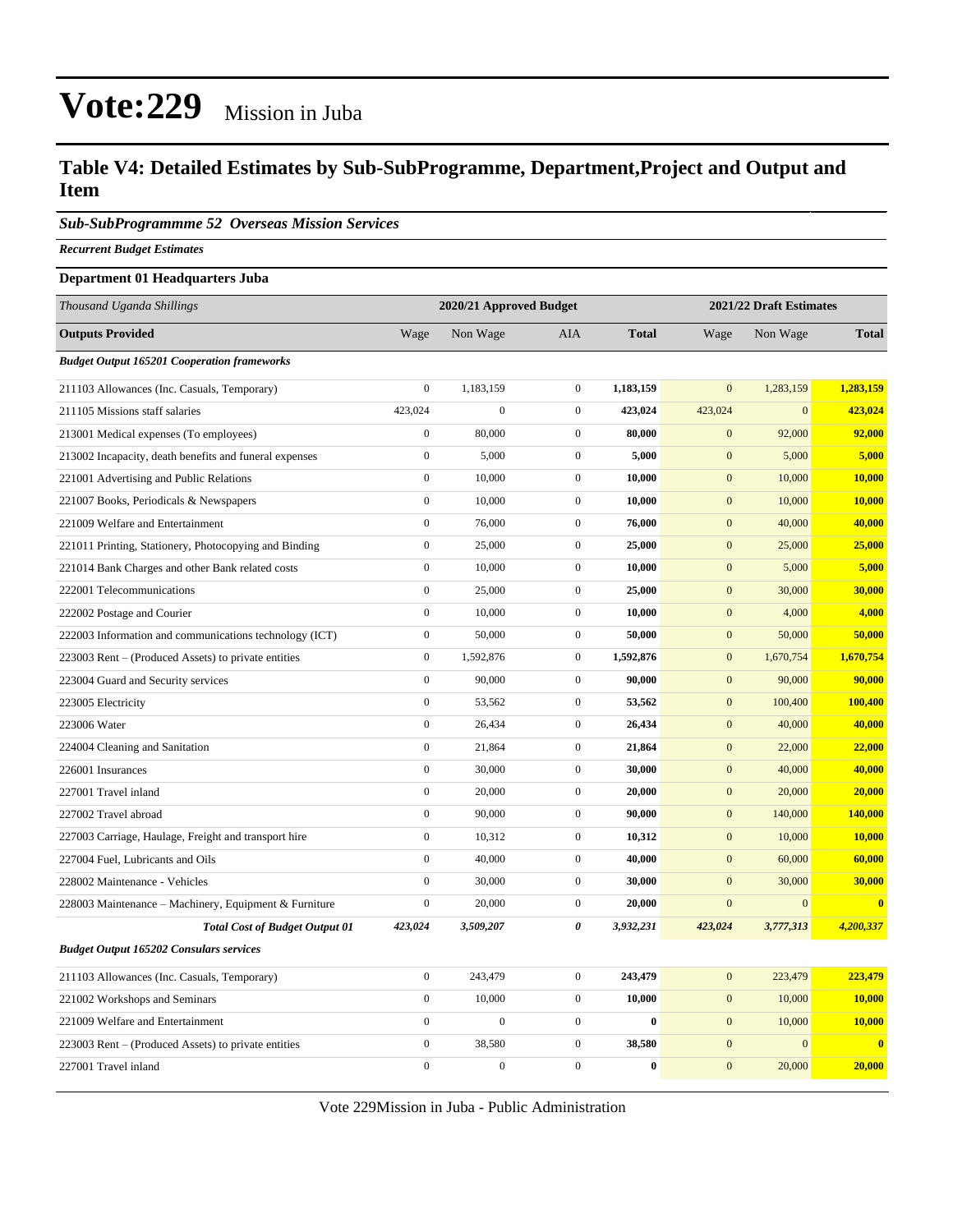| 227002 Travel abroad                                                        | $\overline{0}$        | 35,000           | $\mathbf{0}$   | 35,000                | $\mathbf{0}$          | $\mathbf{0}$ | $\mathbf{0}$            |  |  |  |
|-----------------------------------------------------------------------------|-----------------------|------------------|----------------|-----------------------|-----------------------|--------------|-------------------------|--|--|--|
| 227004 Fuel. Lubricants and Oils                                            | $\mathbf{0}$          | 31.438           | $\mathbf{0}$   | 31,438                | $\mathbf{0}$          | 40,000       | 40,000                  |  |  |  |
| <b>Total Cost of Budget Output 02</b>                                       | $\boldsymbol{\theta}$ | 358,497          | 0              | 358,497               | $\boldsymbol{\theta}$ | 303,479      | 303,479                 |  |  |  |
| Budget Output 165204 Promotion of trade, tourism, education, and investment |                       |                  |                |                       |                       |              |                         |  |  |  |
| 211103 Allowances (Inc. Casuals, Temporary)                                 | $\overline{0}$        | 162,088          | $\mathbf{0}$   | 162,088               | $\mathbf{0}$          | 40,000       | 40,000                  |  |  |  |
| 221009 Welfare and Entertainment                                            | $\mathbf{0}$          | $\boldsymbol{0}$ | $\mathbf{0}$   | $\bf{0}$              | $\mathbf{0}$          | 5,000        | 5,000                   |  |  |  |
| 221011 Printing, Stationery, Photocopying and Binding                       | $\Omega$              | $\mathbf{0}$     | $\mathbf{0}$   | $\bf{0}$              | $\mathbf{0}$          | 5,000        | 5,000                   |  |  |  |
| 222001 Telecommunications                                                   | $\mathbf{0}$          | $\boldsymbol{0}$ | $\mathbf{0}$   | $\bf{0}$              | $\mathbf{0}$          | 10,000       | 10,000                  |  |  |  |
| 222003 Information and communications technology (ICT)                      | $\mathbf{0}$          | $\mathbf{0}$     | $\mathbf{0}$   | $\bf{0}$              | $\mathbf{0}$          | 20,000       | 20,000                  |  |  |  |
| 223003 Rent – (Produced Assets) to private entities                         | $\mathbf{0}$          | 90,000           | $\mathbf{0}$   | 90,000                | $\mathbf{0}$          | $\mathbf{0}$ | $\bf{0}$                |  |  |  |
| 223005 Electricity                                                          | $\mathbf{0}$          | 66,000           | $\overline{0}$ | 66,000                | $\mathbf{0}$          | $\Omega$     | $\bf{0}$                |  |  |  |
| 223006 Water                                                                | $\mathbf{0}$          | 30,000           | $\mathbf{0}$   | 30,000                | $\mathbf{0}$          | $\mathbf{0}$ | $\overline{\mathbf{0}}$ |  |  |  |
| 227001 Travel inland                                                        | $\mathbf{0}$          | $\Omega$         | $\overline{0}$ | $\bf{0}$              | $\mathbf{0}$          | 25,000       | 25,000                  |  |  |  |
| 227002 Travel abroad                                                        | $\overline{0}$        | 40,000           | $\overline{0}$ | 40,000                | $\mathbf{0}$          | $\mathbf{0}$ | $\overline{\mathbf{0}}$ |  |  |  |
| 227004 Fuel, Lubricants and Oils                                            | $\mathbf{0}$          | $\mathbf{0}$     | $\overline{0}$ | $\mathbf{0}$          | $\mathbf{0}$          | 20,000       | 20,000                  |  |  |  |
| <b>Total Cost of Budget Output 04</b>                                       | 0                     | 388,088          | 0              | 388,088               | $\boldsymbol{\theta}$ | 125,000      | 125,000                 |  |  |  |
| <b>Budget Output 165205 HIV/AIDS Mainstreaming</b>                          |                       |                  |                |                       |                       |              |                         |  |  |  |
| 211103 Allowances (Inc. Casuals, Temporary)                                 | $\mathbf{0}$          | $\boldsymbol{0}$ | $\overline{0}$ | $\bf{0}$              | $\mathbf{0}$          | 15,000       | 15,000                  |  |  |  |
| 213001 Medical expenses (To employees)                                      | $\Omega$              | $\overline{0}$   | $\overline{0}$ | $\bf{0}$              | $\mathbf{0}$          | 5,000        | 5,000                   |  |  |  |
| 221002 Workshops and Seminars                                               | $\mathbf{0}$          | $\boldsymbol{0}$ | $\overline{0}$ | $\bf{0}$              | $\mathbf{0}$          | 10,000       | 10,000                  |  |  |  |
| 227001 Travel inland                                                        | $\mathbf{0}$          | $\overline{0}$   | $\overline{0}$ | $\bf{0}$              | $\mathbf{0}$          | 10,000       | 10,000                  |  |  |  |
| 227004 Fuel, Lubricants and Oils                                            | $\Omega$              | $\overline{0}$   | $\overline{0}$ | 0                     | $\mathbf{0}$          | 10,000       | 10,000                  |  |  |  |
| <b>Total Cost of Budget Output 05</b>                                       | $\pmb{\theta}$        | $\theta$         | 0              | $\boldsymbol{\theta}$ | $\boldsymbol{\theta}$ | 50,000       | 50,000                  |  |  |  |
| <b>Total Cost Of Outputs Provided</b>                                       | 423,024               | 4,255,792        | $\bf{0}$       | 4,678,816             | 423,024               | 4,255,792    | 4,678,816               |  |  |  |
| <b>Total Cost for Department 01</b>                                         | 423,024               | 4,255,792        | $\bf{0}$       | 4,678,816             | 423,024               | 4,255,792    | 4,678,816               |  |  |  |
| <b>Total Excluding Arrears</b>                                              | 423,024               | 4,255,792        | $\overline{0}$ | 4,678,816             | 423,024               | 4,255,792    | 4,678,816               |  |  |  |
| <b>Development Budget Estimates</b>                                         |                       |                  |                |                       |                       |              |                         |  |  |  |

#### **Project 0976 Strengthening Mission in Juba**

| Thousand Uganda Shillings                                                          | 2020/21 Approved Budget                                     | 2021/22 Draft Estimates |                |           |                               |          |                                  |
|------------------------------------------------------------------------------------|-------------------------------------------------------------|-------------------------|----------------|-----------|-------------------------------|----------|----------------------------------|
| <b>Capital Purchases</b>                                                           | <b>GoU</b> Dev't External Fin<br><b>AIA</b><br><b>Total</b> |                         |                |           | <b>GoU</b> Dev't External Fin |          |                                  |
| <b>Budget Output 165272 Government Buildings and Administrative Infrastructure</b> |                                                             |                         |                |           |                               |          |                                  |
| 312101 Non-Residential Buildings                                                   | 9.081.000                                                   | $\Omega$                | $\overline{0}$ | 9.081.000 | $\mathbf{0}$                  | $\Omega$ | $\mathbf{0}$                     |
| <b>Total Cost Of Budget Output 165272</b>                                          | 9,081,000                                                   | 0                       | 0              | 9,081,000 | $\boldsymbol{\theta}$         | $\theta$ | $\overline{\boldsymbol{\theta}}$ |
| <b>Total Cost for Capital Purchases</b>                                            | 9,081,000                                                   | $\mathbf{0}$            | $\overline{0}$ | 9.081.000 | $\overline{0}$                | $\Omega$ | $\mathbf{0}$                     |
| <b>Total Cost for Project: 0976</b>                                                | 9.081.000                                                   | $\Omega$                | $\overline{0}$ | 9.081.000 | $\Omega$                      | $\Omega$ | $\mathbf{0}$                     |
| <b>Total Excluding Arrears</b>                                                     | 9,081,000                                                   | $\Omega$                | $\overline{0}$ | 9.081.000 | $\mathbf{0}$                  | $\Omega$ | $\mathbf{0}$                     |